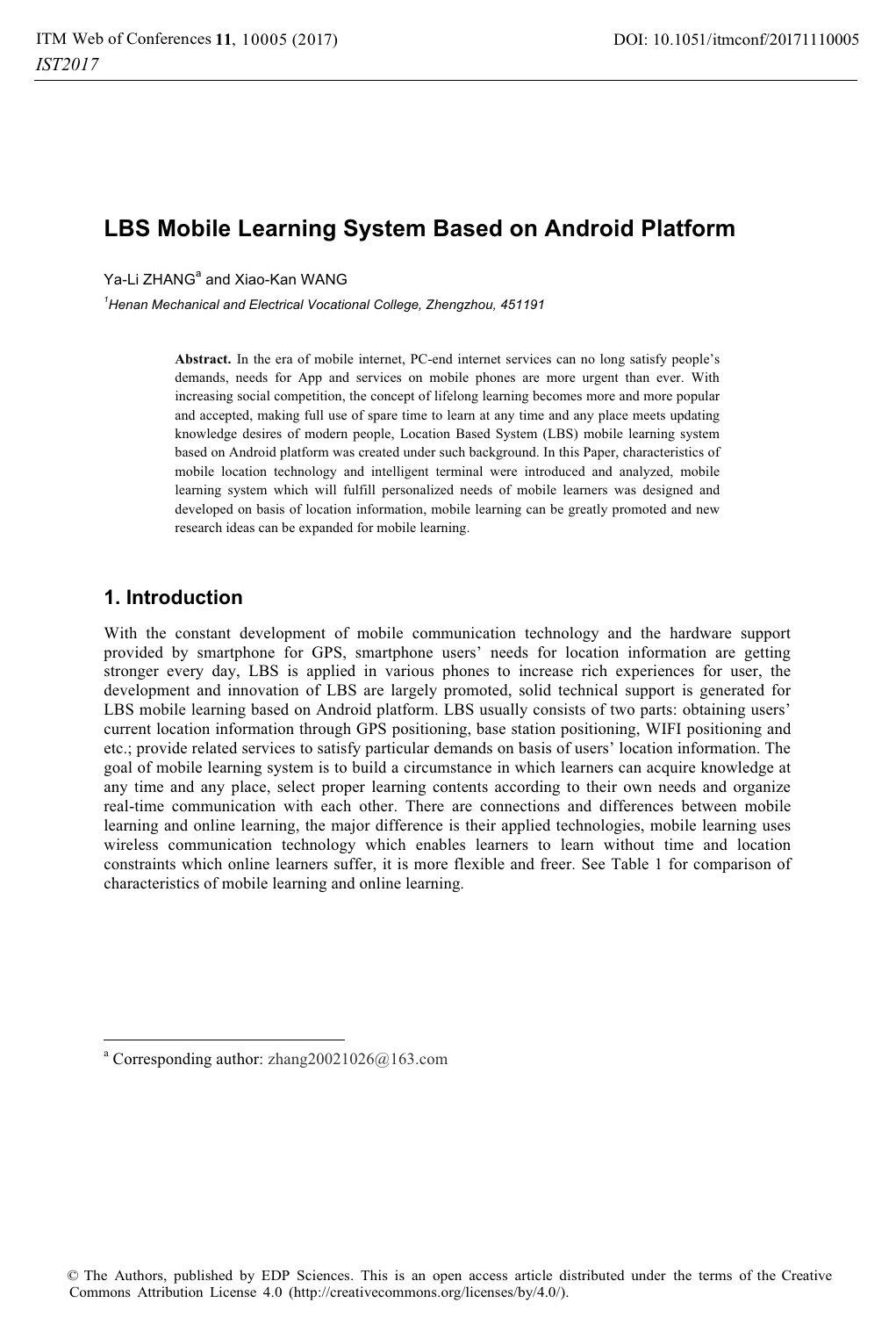| <b>Characteristics</b>      | <b>Mobile Learning</b>    | <b>Online Learning</b> |
|-----------------------------|---------------------------|------------------------|
| Learning Place              | Any time and any place    | Fixed Time and Place   |
| Network Environment         | Wireless Network/4G       | <b>Wired Network</b>   |
| Learning Mode               | Online/Offline Learning   | Online Learning        |
| Learning Device             | Smartphone, iPad and etc. | Computer               |
| Communication               | Any time and any place    | Fixed Time and Place   |
| <b>Interaction Easiness</b> | <b>Relatively Limited</b> | Easy People-device     |
|                             | People-device Interaction | Interaction            |

**Table 1.** Comparison of Characteristics of Mobile Learning and Online Learning

Combining characteristics of mobile learning, a mobile learning platform which changes with a learner's location was developed on basis of LBS, real-time location circumstance was obtained on Android platform of system client-end, real-time check-in, content push, help, sharing and other functions of mobile learning system were performed, Java programming technology was used, encapsulation and implementation of XML data document interface were realized in Eclipse environment, data were built and services were offered, and eventually, LBS mobile learning system based on Android platform was realized.

## **2. Selections on platform development**

Compared with other systems, Android system has properties like open source, rich hardware equipment, no limitation and etc.; Android architecture is divided into four levels from top to bottom: Application Level, Application Framework Level, Support Base Level and Linux Kernel Level; Android application development mainly comprises four components: Activity, Service, Content Provider and Broadcast Receiver. Each component has its own purpose. Activity Component provides visible interaction interface for user and program; Service Component implements time-consuming operations on background of main thread; Content Provider Component provides a group of unified interfaces for storing and reading data to realize data sharing among different programs; Broadcast Receiver Component receives broadcast messages which meet certain conditions. Moreover, Android SDK also provides nice-looking basic map services. Developers can refer to specific API documentation and develop particular LBS applications which satisfy their own needs. Only by completing relative configurations and integrating SDK into own applications, developers can realize positioning function through LBS positioning interface provided by Android SDK. Therefore, application developments based on Android is the prior choices for realization of client-end of this system. See Figure 1 for positioning principle of Android SDK.



**Figure 1.** Positioning Principle of Android SDK

## **3. LBS mobile learning system based on android platform**

### **3.1 Analysis of system mode**

With the fast development of internet and information technology, organizing and obtaining modes of learning sources change continuously, mobile learning enters a new stage of circumstance perception from former single E-learning mode, exploring more on technology, resource, learning and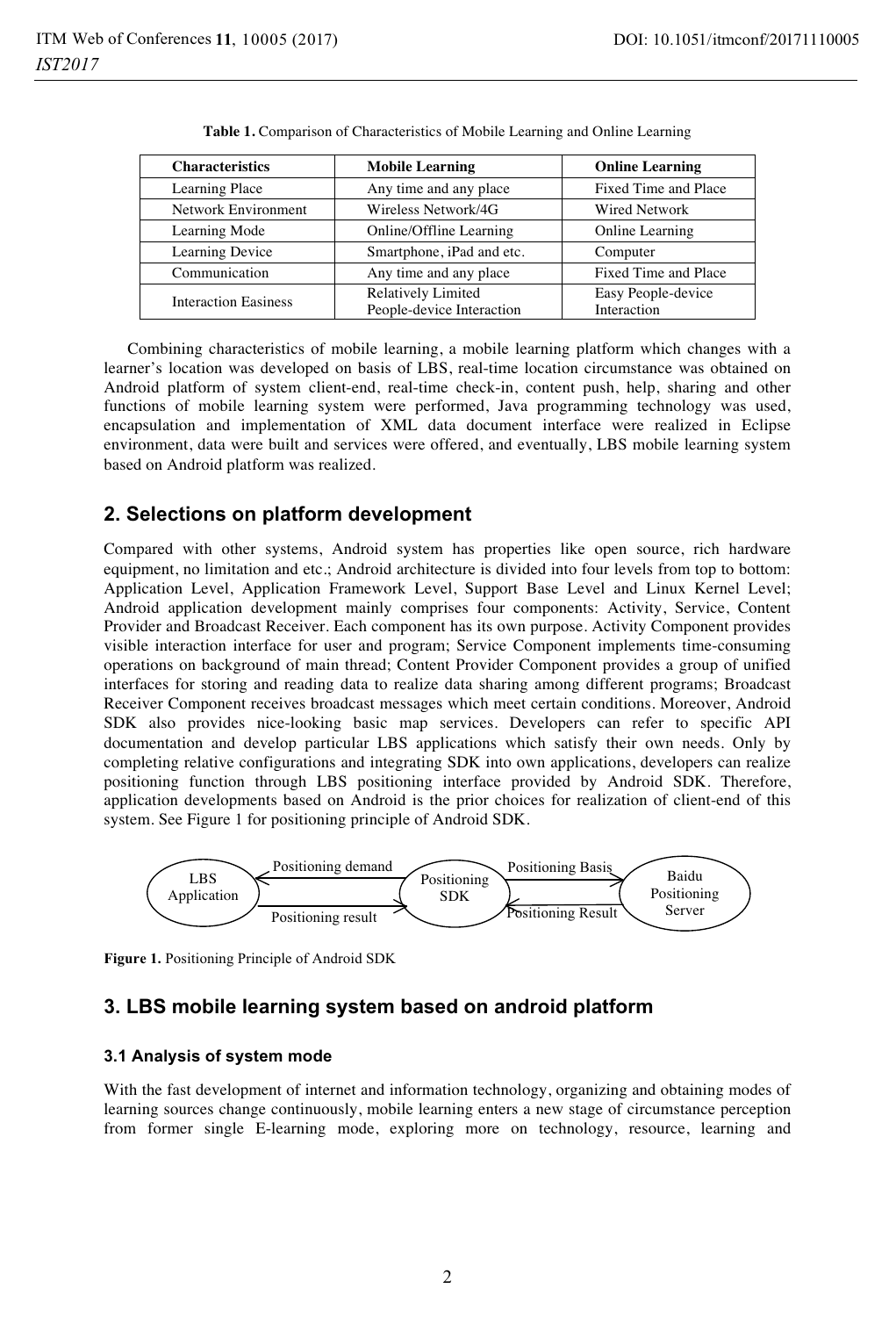circumstance of internet era is beneficial for innovation of mobile learning mode. Mobile learning based on LBS is centered with real current location and circumstance information of learners, guided by actual learning activities of learners, real-time location and circumstance information are integrated, learning contents and information helps which satisfy information demands and circumstance interaction are provided for learners. See Figure 2 for information interaction model built based on location perception.



**Figure 2.** Circumstance Perception Mode Based on Location

### **3.2 System data push technology**

Pushing data for learners is an important section in LBS mobile learning system based on Android platform. The push technologies commonly applied are: push based on association rules, push based on content, collaborative filtering push and etc., push based on content is used in the System. Items which users may perceive and push are presented by keywords, and weights of such keywords can be calculated with TF-IDF Method. Assume n-dimensional vector  $\vec{d}_k = (W_{1k}, W_{2k}, \dots, W_{ik}, \dots, W_{ik})$  is item,  $\vec{d}_i = (W_i, W_2, \dots, W_n, \dots, W_n)$  is tendency of User I, n is the number of keywords. According to TF-IDF Method,  $^{TF_{ij}}$  value definition of keyword  $^{K_i}$  in item set  $^{d_i}$  is as shown in Formula (1):

$$
TF_{ij} = \frac{f_{ij}}{\max_{\mathcal{J}_{ij}}} \tag{1}
$$

*IDF<sub>i</sub>* value definition of keyword  $K_i$  in item set  $d_i$  is as shown in Formula (2):

$$
IDF_i = \log \frac{N}{n_i} \tag{2}
$$

Final Weight Formula is obtained combining Formula (1) and (2), as shown in Formula (3):

$$
W_{ij} = TF_{ij} \cdot IDF_i = \frac{f_{ij}}{\max_{\mathcal{J}_{ij}}} \cdot lob \frac{N}{n_i}
$$
 (3)

"N" refers total number of item sets,  $f_{ij}$  refers occurring times of keyword  $K_i$  in item set  $d_k$ ,  $\int_{t}^{\text{max}} f(x, y) dx$  refers the maximum occurring times of keyword  $K_z$  in all item sets,  $n_i$  refers number of items in keyword  $K_i$ .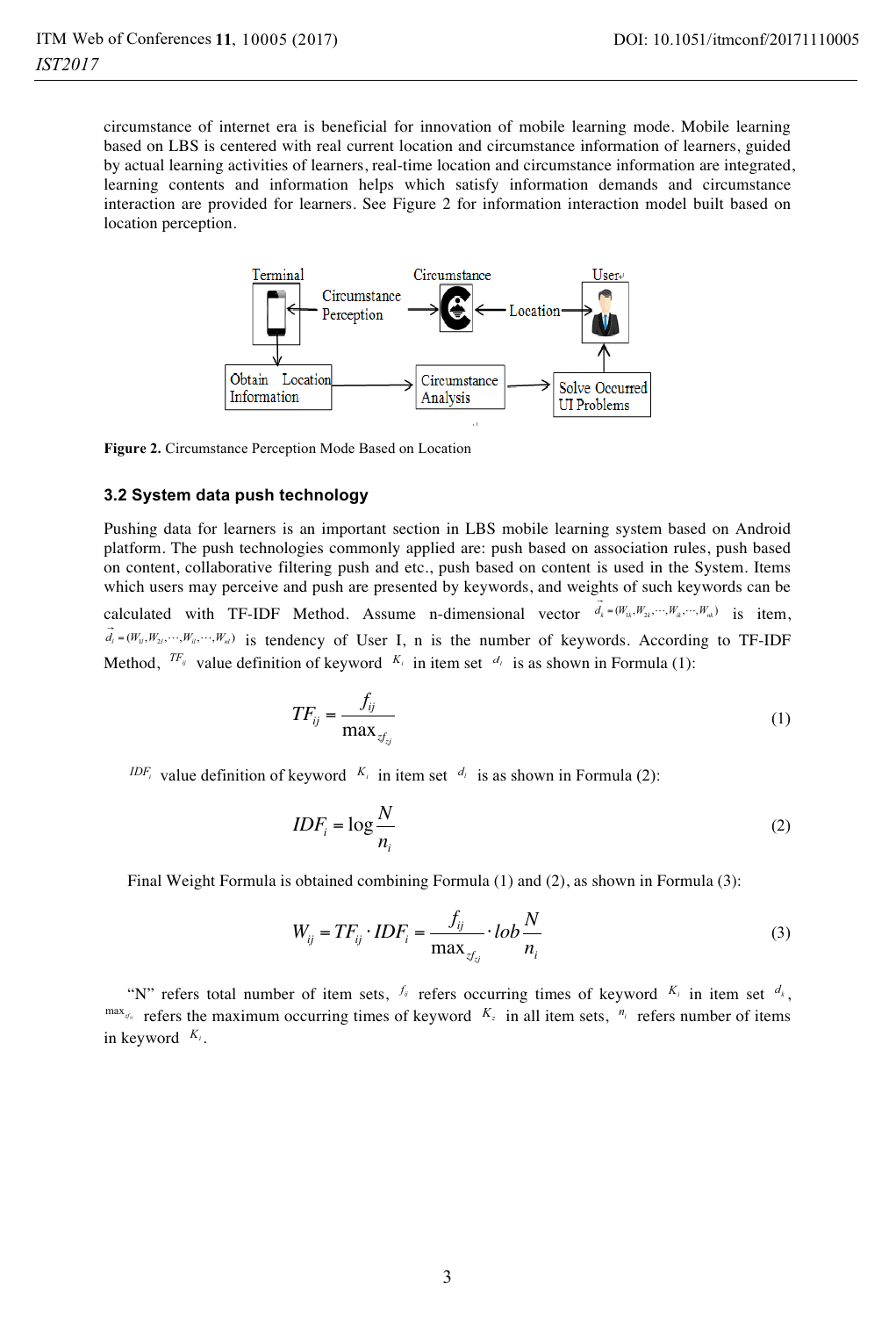### **3.3 System design realization**

#### *3.3.1 Analysis of overall functional demands of the system*

The System consists of two parts: resource supplying service end and resource user end. On resource supplying service end, corresponding support service platform was designed. Positioning accurately and obtaining terminal location circumstance and other function modules are required for client-end of the System, in order to assure successful learning, functions listed in Table 2 shall be available on client-end:

| Table 2. Basic Functions on Client-end of LBS mobile learning system based on Android platform |  |
|------------------------------------------------------------------------------------------------|--|
|------------------------------------------------------------------------------------------------|--|

| <b>Function Module</b>   | <b>Function Realization</b>                                           |  |
|--------------------------|-----------------------------------------------------------------------|--|
| User Registration        | Register basic information of users, follow and record their learning |  |
|                          | situations.                                                           |  |
| User Sign In             | Users voluntarily report their location circumstances, the System     |  |
|                          | automatically perceive users' location circumstances.                 |  |
| Circumstance Learning    | Users use local resources to learn.                                   |  |
| Learning Partner Sharing | Position users' locations, search for surrounding learning partners   |  |
|                          | to share learning experiences, establish learning community.          |  |

#### *3.3.2 System service architecture*

The System applies a mixed system architecture of C/S and B/S, its service end is API resource support service platform based on LBS, its client-end consists of devices which can connect with network, including mobile device and PC. As shown in figure 3, learning resources, location, platform service and other function modules are integrated on service end (cloud end) through data interface (open API), resource services are provided for mobile devices, PC and other client-ends through internet.



**Figure 3.** Architecture of Mobile Learning Service Based on Android Platform

#### *3.3.3 Key technologies for realization of client-end functions of the system*

There are two key technologies for realization of client-end functions of the System: The first is Android development technology; Android allows developers combine Internet data and local data, break distinctions between applications, third-party software can be conveniently called during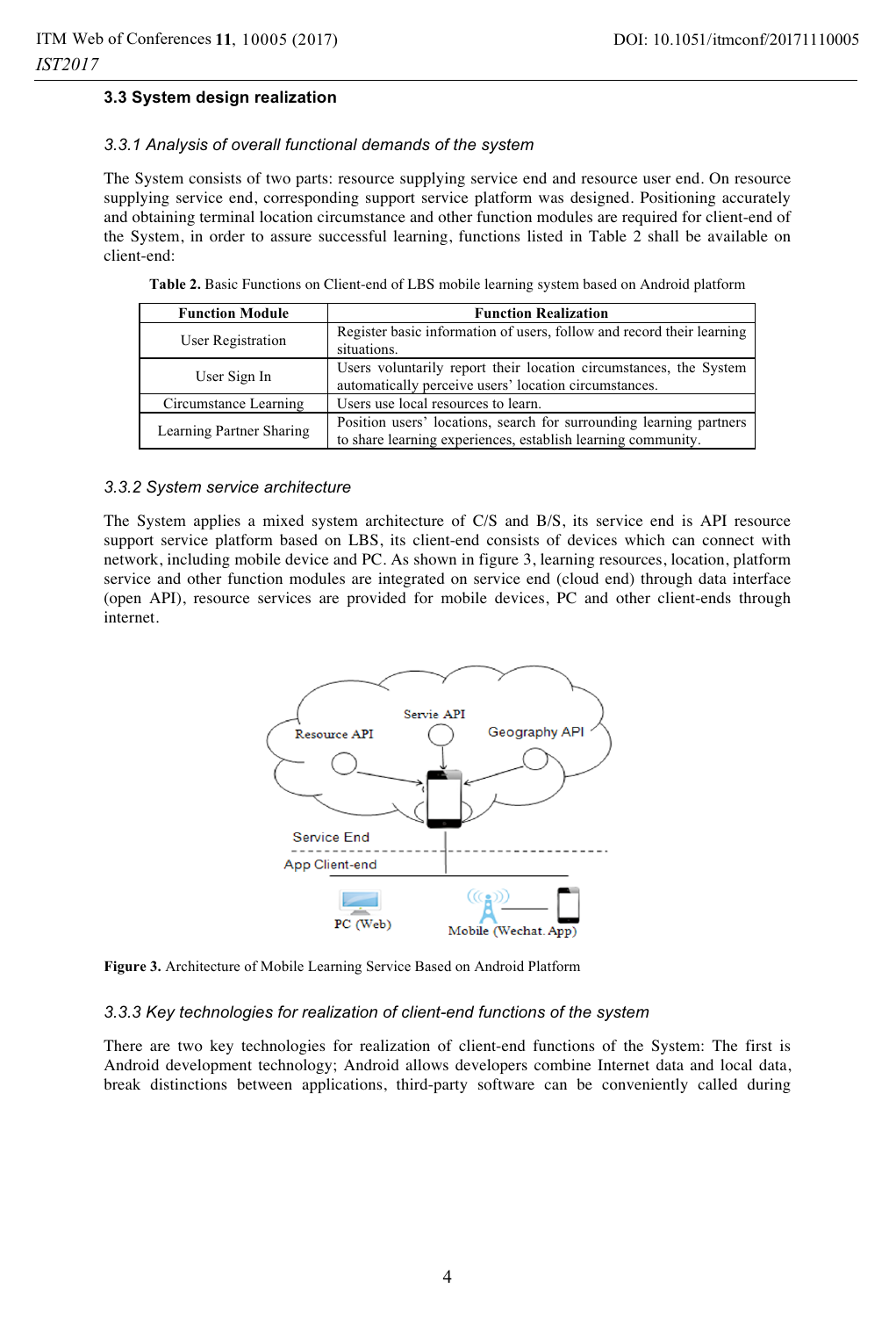client-end development process, assistant and support learning functions can be realized. Android provides application developers with a large number of local databases and utilities with which developers can establish their applications quickly. Android system is widely applied by mobile phone producers because of one of its characteristics -- open resource. The second is client-end network communication technology; there are mainly three communication modes between client-end and the server: HTTP, Socket and Web Service. In HTTP communication technology, client-end sends HTTP request to the server, the server receives the request from client-end, manages it and then responds client-end through HTTP; in Socket communication technology, external communication port is established inside application, while writing server-end and client-end codes, open the port and make communication protocol, verify safety and legality of data, after establishing connections, Socket directly realizes data communication without sending request to server-end; Web services are a kind of services based on XML and HTTPS technologies, they are deployed on Web server and managed by Web server. In order to offer satisfying user experiences, the most suitable communication mode will be selected according to demands of the System's transmitting data in realization of the System.

#### *3.3.4 Function modules of client-end of the system*

#### (1) User Registration Module

When learners start the application on mobile end, it will be checked if they ever registered or bind with basic information about their personal learning situations, if they never registered or bind, registration interface or binding interface will appear for them to fill in their basic learning situations. On one hand, bases can be provided to push personalized learning resources for learners; on the other hand, learning progresses of learners can be recorded continuously to provide bases for learning effects and evaluations.

(2) User Sign-in Module

User Sign-in Module is a process in which learners voluntarily report their location circumstances, acquire learning resources according to their location circumstances and learn online. In this module, it will be checked first if learners sign in as registered users, if not, it will jump to registration page. If users already registered and sign in successfully, mobile devices will automatically position locations of learners and report to the Platform, intelligent retrieval will be realized through perception reasoning, mobile client-end interface will be updated according to specific situations of mobile devices, knowledge will be presented in front of learners.

(3) Local Circumstance Resource Learning Module

One of the characteristics of Local Circumstance Resource Learning Module is downloading resources and storing them in local during idle hours of network. To-be-downloaded resources depend on pre-cached learning situations or pre-subscribed classified resources of learners. In environments with no or poor network, learners can retrieve resources fast for learning on client-end.

(4) Learning Partner Sharing Module

The client-end supports learning partner sharing function and learning community establishment. After obtaining and reporting current locations of learners, the information will be presented in form of POI data on real-time map, such POI information includes the problems which learners come across in learning, as well as their learning understandings and experiences, learner users within a certain range centered by learners will be searched, learning partnerships and community relationships can be established, real-time discuss and communication can be realized.

### **4. System test**

On basis of System Design Realization Plan, in integrated development environment Eclipse, basic framework of service platform was realized through configuration files, basic functions were realized through writing organization codes, necessary function tests and application were conducted for prototype system. From aspect of operation and availability of the System, the Test was divided into two stages: the first stage is test of network resources and existing resources; the second stage is joint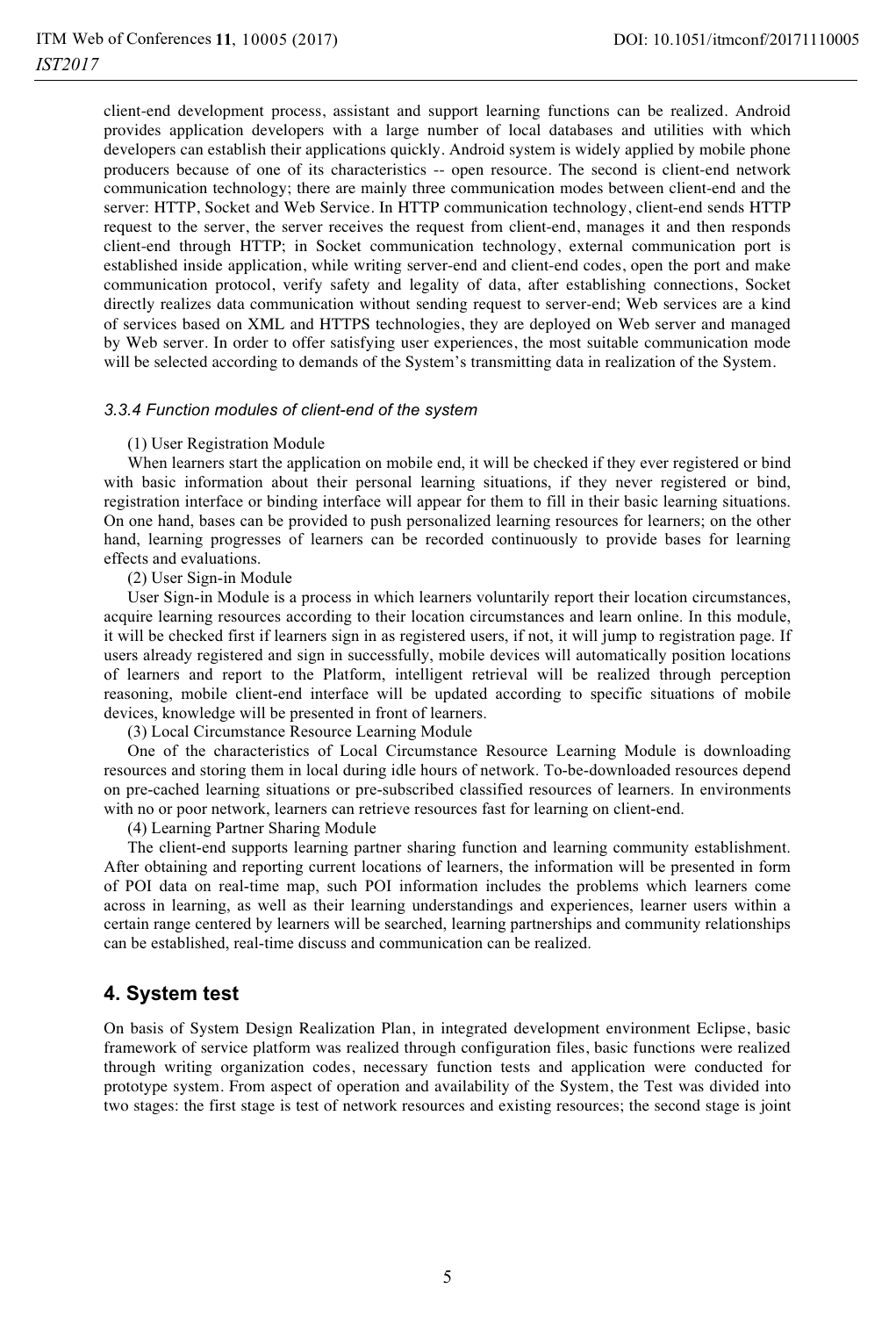debugging of client-end and port. According to requirements of API closed design, ports are closed for resources which can be searched on platform, so that such resources can be called from client-end, resource sharing can be realized, resources can be retrieved by resource ID, resource open ports which are closed as SML data can be obtained through GET. "Key design codes of architecture ports which are closed as XML data" are as shown below.

```
public ComResource getResourceByIds(String resourceId) 
{ 
     ComResource com = resDao.getResourceById(resourceId); 
     if (com == null){ 
           return null; 
     } 
     return com; 
}
```
When users start client-end of mobile learning application based on LBS for the first time, current running environment of the Software will be checked, including network connection status, system positioning situation and whether it is the first time of using by users, initial data resources will be loaded.

## **Conclusion**

In this Paper, LBS and currently popular mobile learning modes were combined, LBS mobile learning system based on Android platform was proposed. Mobile communication technology, LBS technology and mobile learning studies were analyzed, plan of mobile learning system based on LBS was established. It was suggested to apply LBS technology in mobile learning area and to integrate LBS and mobile learning. Application values of LBS in mobile learning were showed and improved, application of new technologies in education area was promoted to a certain extent.

### **Acknowledgment**

This work was supported by the youth backbone teachers training program of Henan colleges and universities under Grant No. 2016ggjs-287, and the project of science and technology of Henan province under Grant No. 172102210124.

## **References**

- 1. Yin Xixiang, Zhu Xianyuan, Chen Weiwei, "Design and Realization of Teaching Evaluation System Based on Android Platform" [J]. "Journal of Xinxiang University: Natural Science Edition", 2014, 31(2):31-34.
- 2. Qiu Bingfa," Research and Design of Mobile Learning System Based on LBS"[D].Chongqing Normal University ,2016.
- 3. Xiong Shuirou, "Design and Realization of Learning System Based on Android Platform" [D]. Beijing University of Posts and Telecommunications, 2012.
- 4. Yang Jia, "Location Based Service of Mobile Learning System Design"[J]."Chinese Educational Informational",2012,07:31-33
- 5. Kinshuk,Rory McGreal,Sun Hongtao,Shi Pengfeng,Compilation."Mobile Learning System Based on Position to Identify 5R Adaptive Framework"[J]."Modern Distance Education Research",2012,03:91-96